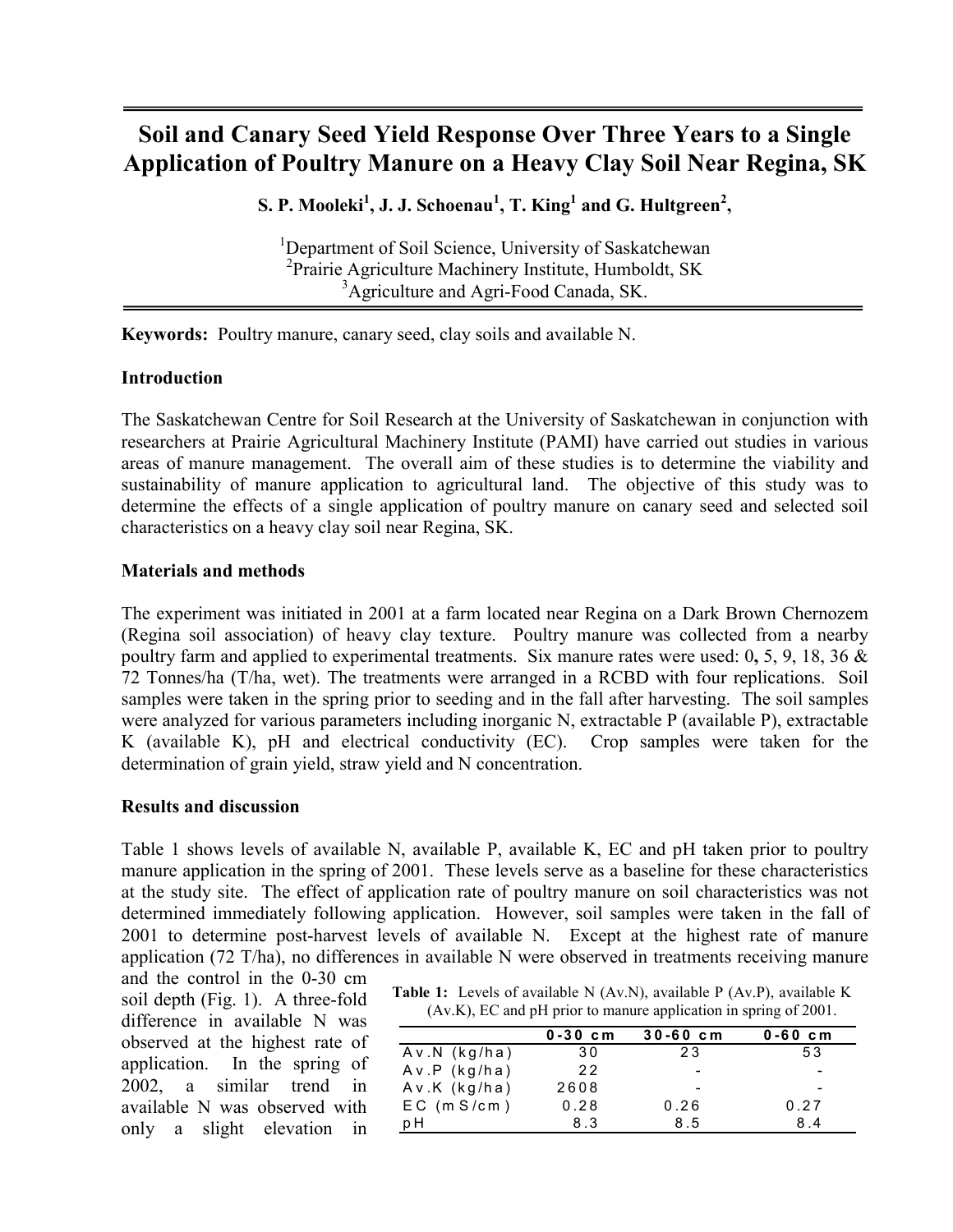available N observed for the check and other manure treatments. In contrast a four-fold difference in available N was observed between the plots treated with the highest rate and those treated with the second highest rate (224 vs 51 kg/ha). Post-harvest available N in the fall of 2002 was not different in plots receiving 5 to 36 T/ha from that in the check. Significant difference in post-harvest available N was only observed at the 72 T/ha rate. A similar trend was observed in the spring of



**Fig. 1:** Effect of a single application of manure at various rates on available N (0-30 cm) in the spring and fall of 2001, 2002 and 2003). Error bars represent SE of the mean difference.

2003. Post-harvest available N in all treatments were not different from that in check plots. In the 30-60 cm soil depth, the majority of the manure-treated plots did not show significant elevation in available N either in the spring or in the fall samplings (Fig. 2). The exception was in 2002 when available N at 72 kg/ha rate was 35 kg/ha compared to the check with 19 kg/ha.

The low degree of elevation in available N is attributed to the low level of inorganic N in the

poultry manure. Tests conducted on the manure showed that only 15% of the total N in the manure was inorganic. This also explains the low leaching levels showing no elevation in the deeper soil profile even at the highest rate. At 36 T/ha rate, only 72 kg/ha of inorganic N was applied. The crop could have absorbed most of this N. At double this rate, 154 kg/ha of inorganic N was applied, meeting crop demand and leaving a surplus large enough to elevate soil available N levels in the 0-30 cm soil depth.



**Fig. 2:** Effect of a single application of manure at various rates on available N (30-60 cm) in the spring and fall of 2001, 2002 and 2003). Error bars represent SE of the mean difference.

Poultry manure application enhanced grain and straw yield of canary seed. However, only treatments receiving 36 and 72 T/ha of manure showed a significantly higher grain and straw yield than the check (Fig. 3). Although grain yields at the two highest rates were statistically significant, greater absolute increases were observed in straw yield. Data taken in 2002 showed that N yield of the grain and straw and grain protein were higher than in the check in treatments receiving the two upper application rates (Table 2). No significant differences in grain and straw P yield were observed.

Crop responses showed that little additional benefits are achieved when manure application rates were doubled from 36 T/ha to 72 T/ha. Under the droughty conditions of 2002, the total N yield of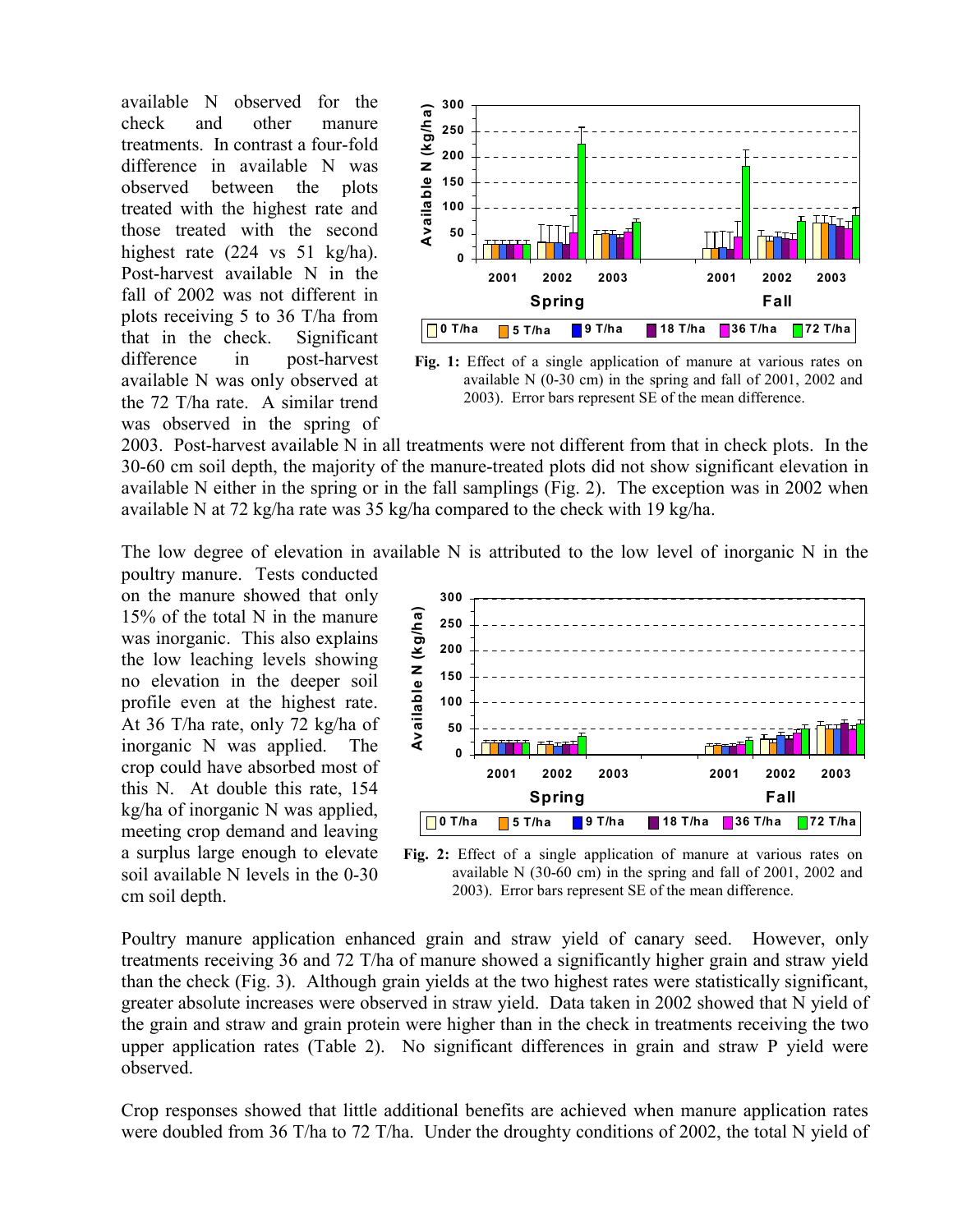canary seed was 40 kg N/ha. Assuming that N yield in treatments receiving the two highest application rates in 2002 was 75% of that in 2001 as indicated by grain and straw yield, it follows that N yield in 2001 was in the neighborhood of 50 kg N/ha. If so, application of 36 T/ha of poultry manure supplied sufficient N for canary under the prevailing dry conditions. Doubling this amount resulted in excess available N causing a significant elevation of available N in the soil as shown in Fig. 1.

Other soil characteristics determined showed that application of poultry manure had a significant impact on total P, available P, available K, pH and EC (Table 3). Available K was not significantly affected by manure addition at the lower rates of application  $\approx$  36 T/ha). This is not surprising since these soils



**Fig. 3:** Effect of a single application of manure at various rates on canary grain and straw yield in the first year (2001) and subsequent years (2002 and 2003). Error bars represent SE of the mean difference.

|  | <b>Table 2:</b> Effect of a single application of manure at various rates on N |  |  |
|--|--------------------------------------------------------------------------------|--|--|
|  | yield, P yield and protein of canary in 2002.                                  |  |  |

| Manure    |                 | N Yield        |         | P Yield | Protein<br>Grain    |  |
|-----------|-----------------|----------------|---------|---------|---------------------|--|
| Rate      | Straw<br>Grain  |                | Grain   | Straw   |                     |  |
| Tonnes/ha |                 |                | (kh/ha) |         | $\frac{0}{0}$       |  |
| 0         | 13 b            | 10 с           | 2.6     | 1.3     | $17.1$ bc           |  |
| 5         | 12 b            | 9с             | 2.5     | 1.2     | 15.9c               |  |
| 9         | 14 b            | 9 <sub>c</sub> | 2.8     | 1.4     | $16.5$ bc           |  |
| 18        | 13 <sub>b</sub> | 8 c            | 2.7     | 1.2     | 16.6 <sub>b</sub> c |  |
| 36        | 21 a            | 14 b           | 3.8     | 1.2     | 18.3ab              |  |
| 72        | 21 a            | 19 a           | 3.6     | 1.6     | 19.3a               |  |

have very high indigenous K fertility due to their high clay content. Notwithstanding, the high rates produced significant increases in soil extractable K. Available P was significantly higher in the 72 T/ha treatment compared to the rest of the treatments, with the 72 T/ha rate having about 60 kg extractable P/ha in the 0-30 cm depth compared to about 20 kg extractable P/ha in the other treatments. Although no significant increases in available P were observed in the third year (2003), total P was significantly elevated in the third year at the 72 T/ha rate compared to the check or the other application rates. The high rate of 72 T/ha also caused a small but statistically significant increase in EC, which is indicative of some accumulation of soluble salts at this rate. No effect on pH was observed even at the high rate of application.

**Table 3:** Effect of a single application of manure at various rates on total P, available P (Av.P), and available K (Av.K), pH and EC in subsequent years (2002 and 2003).

| Total P |                 |      |        |        |                                                                                                                       |      |                   | EС                  |
|---------|-----------------|------|--------|--------|-----------------------------------------------------------------------------------------------------------------------|------|-------------------|---------------------|
| 2003    | 2002            | 2003 | 2002   | 2003   | 2002                                                                                                                  | 2003 | 2002              | 2003                |
|         |                 |      |        |        |                                                                                                                       |      |                   | $---$ mS/cm - - - - |
| 3040c   | 21 <sub>b</sub> | 13   |        |        | 7.2                                                                                                                   | 8.3  | 0.28 <sub>b</sub> | 0.35 <sub>b</sub>   |
| 2845 c  | 21 <sub>b</sub> | 9    |        |        | 7.1                                                                                                                   | 8.3  | 0.28 <sub>b</sub> | 0.34 <sub>b</sub>   |
| 3068c   | 19 b            | 10   |        |        | 7.1                                                                                                                   | 8.2  | 0.29 <sub>b</sub> | 0.33 <sub>b</sub>   |
| 3256 bc | 19 b            | 12   | 1790 c | 2936 b | 7.1                                                                                                                   | 8.2  | 0.27 <sub>b</sub> | 0.34 <sub>b</sub>   |
| 3706 b  | 24 b            | 10   |        |        | 7.1                                                                                                                   | 8.3  | 0.36 <sub>b</sub> | 0.37 <sub>b</sub>   |
| 5279 a  | 64 a            | 13   | 3088 a | 4208 a | 6.9                                                                                                                   | 8.1  | 0.72a             | 0.46 a              |
|         |                 |      | Av.P   |        | Av.K<br>$(kh/ha) - - - - - - - - - - - - -$<br>2158 bc 2404 c<br>1986 bc 2742 c<br>1953 bc 3018 bc<br>2481 ab 3591 ab |      | рH                |                     |